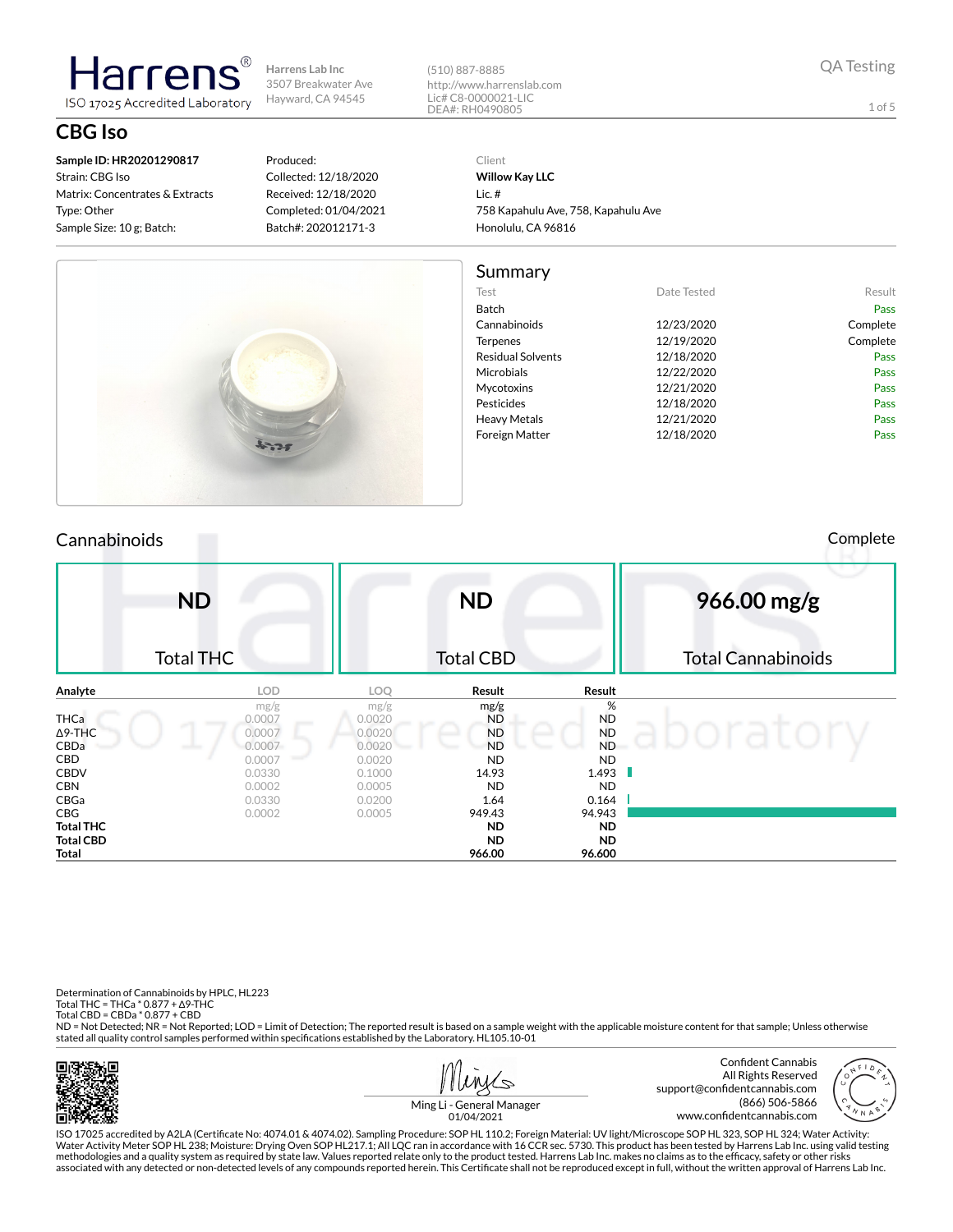(510) 887-8885 http://www.harrenslab.com Lic# C8-0000021-LIC DEA#: RH0490805

QA Testing

2 of 5

# **CBG Iso**

| Sample ID: HR20201290817        |   |
|---------------------------------|---|
| Strain: CBG Iso                 |   |
| Matrix: Concentrates & Extracts | R |
| Type: Other                     |   |
| Sample Size: 10 g; Batch:       | R |
|                                 |   |

**Harrens** 

ISO 17025 Accredited Laboratory

Produced: Collected: 12/18/2020 Received: 12/18/2020 Completed: 01/04/2021 atch#: 202012171-3

Client **Willow Kay LLC** Lic. # 758 Kapahulu Ave, 758, Kapahulu Ave Honolulu, CA 96816

#### **Terpenes**

| Analyte                | <b>LOD</b> | <b>LOO</b> | <b>Results</b> | <b>Results</b> |
|------------------------|------------|------------|----------------|----------------|
|                        | $\%$       | $\%$       | %              | mg/g           |
| 3-Carene               | 0.0080     | 0.0100     | <b>ND</b>      | <b>ND</b>      |
| $\alpha$ -Bisabolol    | 0.0080     | 0.0100     | <b>ND</b>      | <b>ND</b>      |
| $\alpha$ -Humulene     | 0.0080     | 0.0100     | <b>ND</b>      | <b>ND</b>      |
| $\alpha$ -Phellandrene | 0.0080     | 0.0100     | <b>ND</b>      | <b>ND</b>      |
| $\alpha$ -Pinene       | 0.0080     | 0.0100     | <b>ND</b>      | <b>ND</b>      |
| $\alpha$ -Terpinene    | 0.0080     | 0.0100     | <b>ND</b>      | <b>ND</b>      |
| $\alpha$ -Terpineol    | 0.0080     | 0.0100     | <b>ND</b>      | <b>ND</b>      |
| β-Caryophyllene        | 0.0080     | 0.0100     | <b>ND</b>      | <b>ND</b>      |
| β-Myrcene              | 0.0080     | 0.0100     | <b>ND</b>      | <b>ND</b>      |
| $\beta$ -Ocimene       | 0.0080     | 0.0100     | <b>ND</b>      | <b>ND</b>      |
| $\beta$ -Pinene        | 0.0080     | 0.0100     | <b>ND</b>      | <b>ND</b>      |
| Borneol                | 0.0080     | 0.0100     | <b>ND</b>      | <b>ND</b>      |
| Camphene               | 0.0080     | 0.0100     | <b>ND</b>      | <b>ND</b>      |
| Caryophyllene Oxide    | 0.0080     | 0.0100     | <b>ND</b>      | <b>ND</b>      |
| cis-Nerolidol          | 0.0080     | 0.0100     | <b>ND</b>      | <b>ND</b>      |
| δ-Limonene             | 0.0080     | 0.0100     | <b>ND</b>      | <b>ND</b>      |
| Eucalyptol             | 0.0080     | 0.0100     | <b>ND</b>      | <b>ND</b>      |
| Fenchol                | 0.0080     | 0.0100     | <b>ND</b>      | <b>ND</b>      |
| Fenchone               | 0.0080     | 0.0100     | <b>ND</b>      | <b>ND</b>      |
| y-Terpinene            | 0.0080     | 0.0100     | <b>ND</b>      | <b>ND</b>      |
| Geraniol               | 0.0080     | 0.0100     | <b>ND</b>      | <b>ND</b>      |
| Geranyl Acetate        | 0.0080     | 0.0100     | <b>ND</b>      | <b>ND</b>      |
| Guaiol                 | 0.0080     | 0.0100     | <b>ND</b>      | <b>ND</b>      |
| Isopulegol             | 0.0080     | 0.0100     | <b>ND</b>      | <b>ND</b>      |
| 17025 Accr<br>Linalool | 0.0080     | 0.0100     | <b>ND</b>      | <b>ND</b>      |
| Menthol                | 0.0080     | 0.0100     | <b>ND</b>      | <b>ND</b>      |
| Nerol                  | 0.0080     | 0.0100     | <b>ND</b>      | <b>ND</b>      |
| Ocimene                | 0.0080     | 0.0100     | <b>ND</b>      | <b>ND</b>      |
| Pulegone               | 0.0080     | 0.0100     | <b>ND</b>      | <b>ND</b>      |
| p-Cymene               | 0.0080     | 0.0100     | <b>ND</b>      | <b>ND</b>      |
| Terpinolene            | 0.0080     | 0.0100     | <b>ND</b>      | <b>ND</b>      |
| trans-Nerolidol        | 0.0080     | 0.0100     | <b>ND</b>      | <b>ND</b>      |
| <b>Total</b>           |            |            | 0.000          | 0              |

# Primary Aromas



Date Tested: 12/19/2020<br>ND = Not Detected; NR = Not Reported; LOD = Limit of Detection; Unless otherwise stated all quality control samples performed within specifications established by the Laboratory. HL105.10-01. SOP HL228. GC-FID



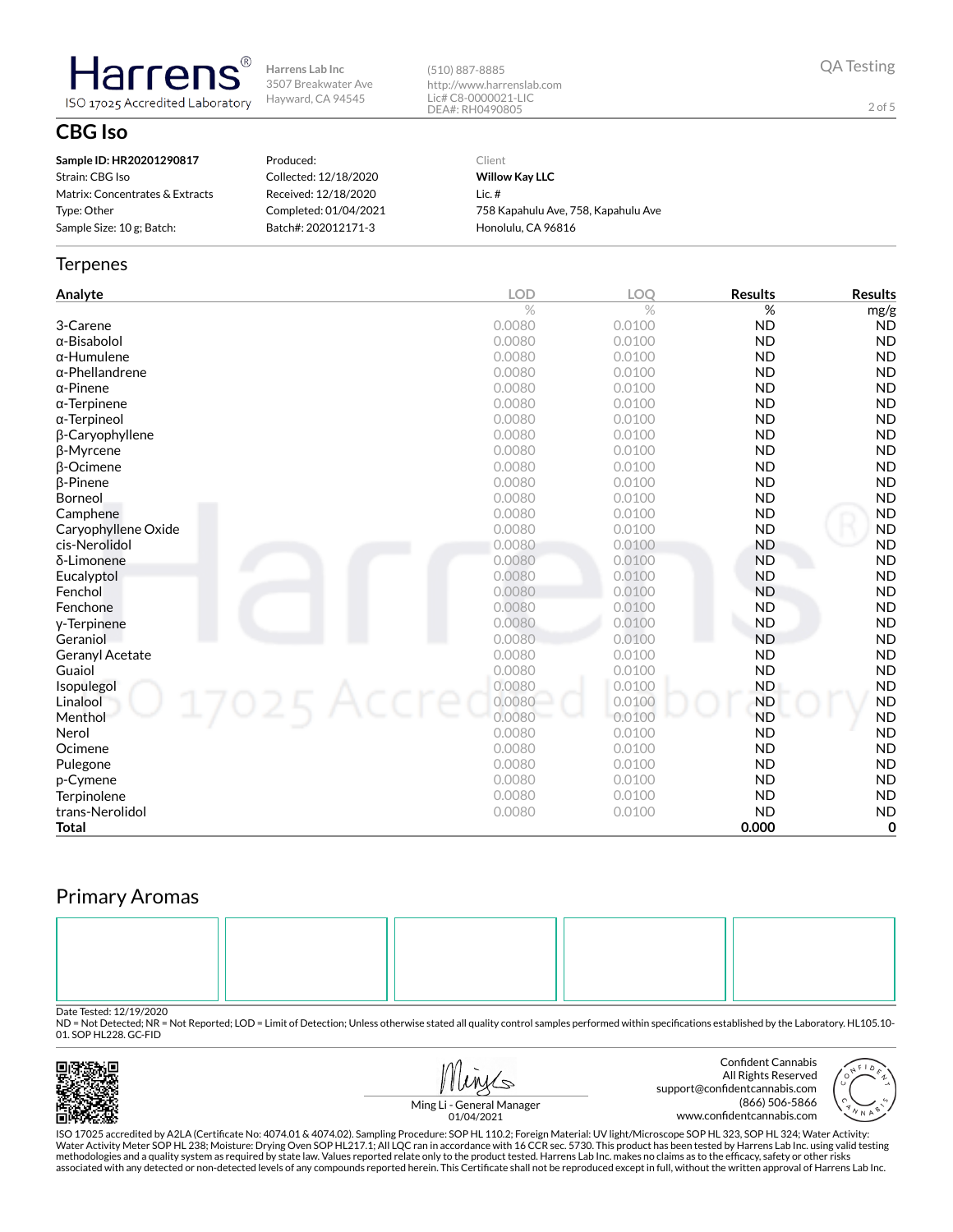(510) 887-8885 http://www.harrenslab.com Lic# C8-0000021-LIC DEA#: RH0490805

### **CBG Iso**

Harren

ISO 17025 Accredited Laboratory

| Sample ID: HR20201290817        | Produced:             | Client                              |
|---------------------------------|-----------------------|-------------------------------------|
| Strain: CBG Iso                 | Collected: 12/18/2020 | <b>Willow Kay LLC</b>               |
| Matrix: Concentrates & Extracts | Received: 12/18/2020  | Lic. $#$                            |
| Type: Other                     | Completed: 01/04/2021 | 758 Kapahulu Ave, 758, Kapahulu Ave |
| Sample Size: 10 g; Batch:       | Batch#: 202012171-3   | Honolulu, CA 96816                  |
|                                 |                       |                                     |

#### Pesticides **Passage Community Community Community** Passes and the extension of the extension of the extension of the extension of the extension of the extension of the extension of the extension of the extension of the ext

| Analyte             | <b>LOD</b> | LOO       | Limit          | <b>Results</b> | <b>Status</b> | Analyte                 | <b>LOD</b> | <b>LOO</b> | Limit        | <b>Results</b> | <b>Status</b> |
|---------------------|------------|-----------|----------------|----------------|---------------|-------------------------|------------|------------|--------------|----------------|---------------|
|                     | $\mu$ g/g  | $\mu$ g/g | $\mu$ g/g      | $\mu$ g/g      |               |                         | $\mu$ g/g  | $\mu$ g/g  | $\mu$ g/g    | $\mu$ g/g      |               |
| Abamectin           | 0.03       | 0.1       | 0.1            | <b>ND</b>      | Pass          | Fludioxonil             | 0.03       | 0.1        | 0.1          | <b>ND</b>      | Pass          |
| Acephate            | 0.03       | 0.1       | 0.1            | <b>ND</b>      | Pass          | Hexythiazox             | 0.03       | 0.1        | 0.1          | <b>ND</b>      | Pass          |
| Acequinocyl         | 0.03       | 0.1       | 0.1            | <b>ND</b>      | Pass          | Imazalil                | 0.03       | 0.1        | 0.03         | <b>ND</b>      | Pass          |
| Acetamiprid         | 0.03       | 0.1       | 0.1            | <b>ND</b>      | Pass          | Imidacloprid            | 0.03       | 0.1        | 5            | <b>ND</b>      | Pass          |
| Aldicarb            | 0.03       | 0.1       | 0.03           | <b>ND</b>      | Pass          | Kresoxim Methyl         | 0.03       | 0.1        | 0.1          | <b>ND</b>      | Pass          |
| Azoxystrobin        | 0.03       | 0.1       | 0.1            | <b>ND</b>      | Pass          | Malathion               | 0.03       | 0.1        | 0.5          | <b>ND</b>      | Pass          |
| <b>Bifenazate</b>   | 0.03       | 0.1       | 0.1            | <b>ND</b>      | Pass          | Metalaxyl               | 0.03       | 0.1        | $\mathbf{2}$ | <b>ND</b>      | Pass          |
| <b>Bifenthrin</b>   | 0.03       | 0.1       | 3              | <b>ND</b>      | Pass          | Methiocarb              | 0.03       | 0.1        | 0.03         | <b>ND</b>      | Pass          |
| <b>Boscalid</b>     | 0.03       | 0.1       | 0.1            | <b>ND</b>      | Pass          | Methomyl                | 0.03       | 0.1        | 1            | <b>ND</b>      | Pass          |
| Captan              | 0.03       | 0.1       | 0.7            | <b>ND</b>      | Pass          | Mevinphos               | 0.03       | 0.1        | 0.03         | <b>ND</b>      | Pass          |
| Carbaryl            | 0.03       | 0.1       | 0.5            | <b>ND</b>      | Pass          | Myclobutanil            | 0.03       | 0.1        | 0.1          | <b>ND</b>      | Pass          |
| Carbofuran          | 0.03       | 0.1       | 0.03           | <b>ND</b>      | Pass          | Naled                   | 0.03       | 0.1        | 0.1          | <b>ND</b>      | Pass          |
| Chlorantraniliprole | 0.03       | 0.1       | 10             | <b>ND</b>      | Pass          | Oxamyl                  | 0.03       | 0.1        | 0.5          | <b>ND</b>      | Pass          |
| Chlordane           | 0.03       | 0.1       | 0.03           | <b>ND</b>      | Pass          | Paclobutrazol           | 0.03       | 0.1        | 0.03         | <b>ND</b>      | Pass          |
| Chlorfenapyr        | 0.03       | 0.1       | 0.03           | <b>ND</b>      | Pass          | Parathion Methyl        | 0.03       | 0.1        | 0.03         | <b>ND</b>      | Pass          |
| Chlorpyrifos        | 0.03       | 0.1       | 0.03           | <b>ND</b>      | Pass          | Pentachloronitrobenzene | 0.03       | 0.1        | 0.1          | <b>ND</b>      | Pass          |
| Clofentezine        | 0.03       | 0.1       | 0.1            | <b>ND</b>      | Pass          | Permethrin              | 0.03       | 0.1        | 0.5          | <b>ND</b>      | Pass          |
| Coumaphos           | 0.03       | 0.1       | 0.03           | <b>ND</b>      | Pass          | Phosmet                 | 0.03       | 0.1        | 0.1          | <b>ND</b>      | Pass          |
| Cyfluthrin          | 0.03       | 0.1       | $\overline{2}$ | <b>ND</b>      | Pass          | Piperonyl Butoxide      | 0.03       | 0.1        | 3            | <b>ND</b>      | Pass          |
| Cypermethrin        | 0.03       | 0.1       | $\mathbf 1$    | <b>ND</b>      | Pass          | Prallethrin             | 0.03       | 0.1        | 0.1          | <b>ND</b>      | Pass          |
| Daminozide          | 0.03       | 0.1       | 0.03           | <b>ND</b>      | Pass          | Propiconazole           | 0.03       | 0.1        | 0.1          | <b>ND</b>      | Pass          |
| Diazinon            | 0.03       | 0.1       | 0.1            | <b>ND</b>      | Pass          | Propoxur                | 0.03       | 0.1        | 0.03         | <b>ND</b>      | Pass          |
| <b>Dichlorvos</b>   | 0.03       | 0.1       | 0.03           | <b>ND</b>      | Pass          | Pyrethrins              | 0.03       | 0.1        | 0.5          | <b>ND</b>      | Pass          |
| Dimethoate          | 0.03       | 0.1       | 0.03           | <b>ND</b>      | Pass          | Pyridaben               | 0.03       | 0.1        | 0.1          | <b>ND</b>      | Pass          |
| Dimethomorph        | 0.03       | 0.1       | $\overline{2}$ | ND.            | Pass          | Spinetoram              | 0.03       | 0.1        | 0.1          | <b>ND</b>      | Pass          |
| <b>Ethoprophos</b>  | 0.03       | 0.1       | 0.03           | <b>ND</b>      | Pass          | Spinosad                | 0.03       | 0.1        | 0.1          | <b>ND</b>      | Pass          |
| Etofenprox          | 0.03       | 0.1       | 0.03           | <b>ND</b>      | Pass          | Spiromesifen            | 0.03       | 0.1        | 0.1          | <b>ND</b>      | Pass          |
| Etoxazole           | 0.03       | 0.1       | 0.1            | <b>ND</b>      | Pass          | Spirotetramat           | 0.03       | 0.1        | 0.1          | <b>ND</b>      | Pass          |
| Fenhexamid          | 0.03       | 0.1       | 0.1            | <b>ND</b>      | Pass          | Spiroxamine             | 0.03       | 0.1        | 0.03         | <b>ND</b>      | Pass          |
| Fenoxycarb          | 0.03       | 0.1       | 0.03           | <b>ND</b>      | Pass          | Tebuconazole            | 0.03       | 0.1        | 0.1          | <b>ND</b>      | Pass          |
| Fenpyroximate       | 0.03       | 0.1       | 0.1            | <b>ND</b>      | Pass          | Thiacloprid             | 0.03       | 0.1        | 0.03         | <b>ND</b>      | Pass          |
| Fipronil            | 0.03       | 0.1       | 0.03           | <b>ND</b>      | Pass          | Thiamethoxam            | 0.03       | 0.1        | 5            | <b>ND</b>      | Pass          |
| Flonicamid          | 0.03       | 0.1       | 0.1            | <b>ND</b>      | Pass          | Trifloxystrobin         | 0.03       | 0.1        | 0.1          | <b>ND</b>      | Pass          |

Date Tested: 12/18/2020

We analyze samples by AOAC Official Method 2007.01-Modified; ND = Not Detected; NR = Not Reported; LOD = Limit of Detection; The reported result is based on a sample weight with the applicable moisture content for that sample; Unless otherwise stated all quality control samples performed within specifications established by the<br>Laboratory. HL105.10-01. Tested by LC/MS/MS and GC/





Ming Li - General Manager 01/04/2021

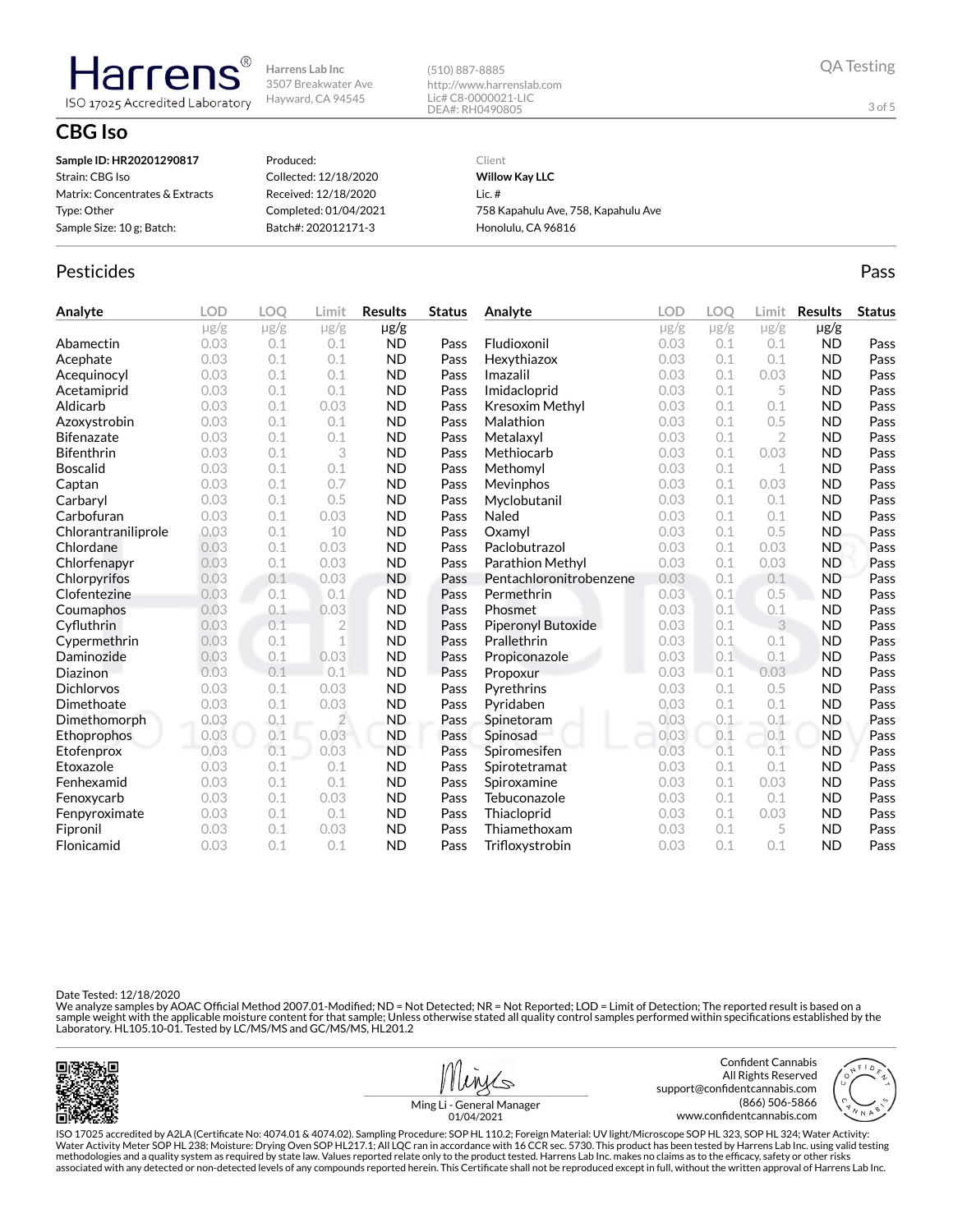(510) 887-8885 http://www.harrenslab.com Lic# C8-0000021-LIC DEA#: RH0490805

QA Testing

4 of 5

## **CBG Iso**

| Sample ID: HR20201290817        | Produced:             | Client                              |
|---------------------------------|-----------------------|-------------------------------------|
| Strain: CBG Iso                 | Collected: 12/18/2020 | <b>Willow Kay LLC</b>               |
| Matrix: Concentrates & Extracts | Received: 12/18/2020  | Lic. #                              |
| Type: Other                     | Completed: 01/04/2021 | 758 Kapahulu Ave, 758, Kapahulu Ave |
| Sample Size: 10 g; Batch:       | Batch#: 202012171-3   | Honolulu, CA 96816                  |

### Residual Solvents Pass

**Harrens** ISO 17025 Accredited Laboratory

| Analyte             | <b>LOD</b> | LOQ         | Limit     | <b>Results</b>                   | <b>Status</b> |
|---------------------|------------|-------------|-----------|----------------------------------|---------------|
|                     | $\mu$ g/g  | $\mu$ g/g   | $\mu$ g/g | µg/g                             |               |
| 1,2-Dichloro-Ethane |            |             |           | <b>ND</b>                        | Pass          |
| Acetone             |            | 10          | 5000      | <b>ND</b>                        | Pass          |
| Acetonitrile        |            | 5           | 410       | <b>ND</b>                        | Pass          |
| Benzene             |            |             |           | <b>ND</b>                        | Pass          |
| <b>Butane</b>       |            | 25          | 5000      | <b>ND</b>                        | Pass          |
| Chloroform          |            | 1           |           | <b>ND</b>                        | Pass          |
| Ethanol             |            | 10          | 5000      | <loq< td=""><td>Pass</td></loq<> | Pass          |
| Ethyl-Acetate       |            | 10          | 5000      | <b>ND</b>                        | Pass          |
| Ethyl-Ether         |            | 10          | 5000      | <b>ND</b>                        | Pass          |
| Ethylene Oxide      |            | $\mathbf 1$ |           | <b>ND</b>                        | Pass          |
| Heptane             |            | 10          | 5000      | 33.5                             | Pass          |
| Isopropanol         |            | 10          | 5000      | <b>ND</b>                        | Pass          |
| Methanol            |            | 10          | 3000      | <b>ND</b>                        | Pass          |
| Methylene-Chloride  |            |             |           | N <sub>D</sub>                   | Pass          |
| n-Hexane            |            | 10          | 290       | <b>ND</b>                        | Pass          |
| Pentane             |            | 10          | 5000      | <b>ND</b>                        | Pass          |
| Propane             |            | 10          | 5000      | <b>ND</b>                        | Pass          |
| Toluene             |            | 10          | 890       | <b>ND</b>                        | Pass          |
| Trichloroethene     |            |             |           | <b>ND</b>                        | Pass          |
| Xylenes             |            | 10          | 2170      | <b>ND</b>                        | Pass          |

Date Tested: 12/18/2020 ND = Not Detected; SOP HL231. Headspace GC-FID



Confident Cannabis All Rights Reserved support@confidentcannabis.com (866) 506-5866 www.confidentcannabis.com



Ming Li - General Manager 01/04/2021